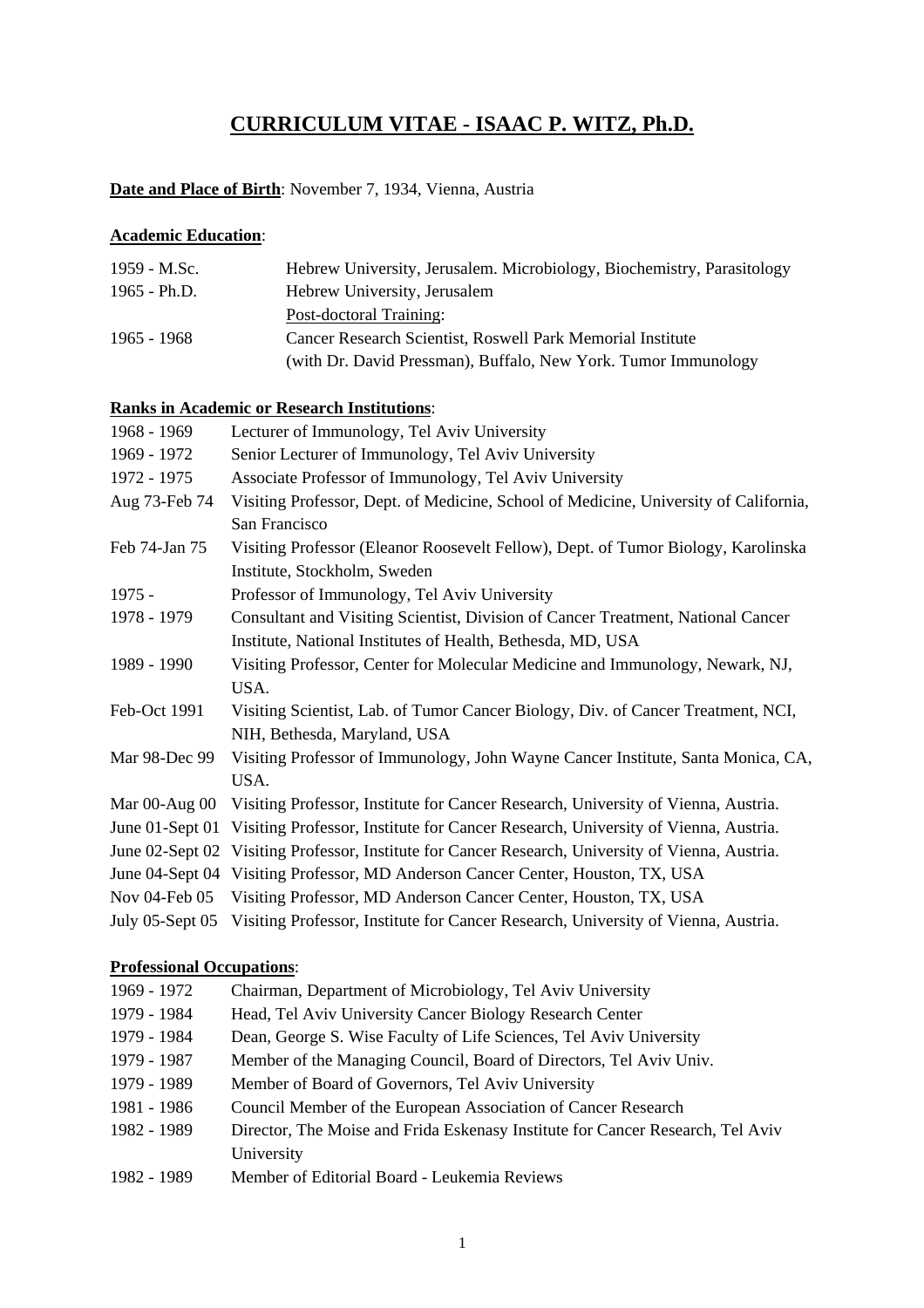| 1984 - 1987 | Vice President for Research and Development, Tel Aviv University                |
|-------------|---------------------------------------------------------------------------------|
| 1984 - 1987 | Chairman - Board of Directors, Ramot, Tel Aviv University Authority for Applied |
|             | <b>Research and Industrial Development</b>                                      |
| 1984 - 1987 | Member of the Board of Directors, The Belfer Center for Energy                  |
|             | Research Tel Aviv.                                                              |
| 1984 - 1992 | Member of Executive Council of Ramot, Tel Aviv University Authority for Applied |
|             | Research and Industrial Development                                             |
| 1986 - 1988 | Chairman, The Scientific Reviews Committee, The Landau Prize, Mifal Hapais,     |
|             | <b>Israel</b>                                                                   |
| 1986 - 1989 | President, Israel Immunological Society                                         |
| 1986 - 1989 | Council Member of the International Union of Immunological Societies (IUIS)     |
| 1991 - 1993 | Founding Chairman, Department of Cell Research and Immunology, Tel Aviv Univ.   |
| 1994 - 1997 | Committee Chairman, French-Israeli Scientific Cooperation in Immunology         |
| 1994 - 1997 | Member, Honorary Degrees Committee, Tel Aviv University                         |
| 1995 - 1999 | Member, Research Council, Tel Aviv University                                   |
| 1996 - 1999 | Member, Committee for Nominations and Promotions, Tel Aviv University           |
| 1997 - 2000 | Member, Board of Governors, Tel Aviv University                                 |
| 1998 - 2001 | Head, The Cancer Biology Research Center, Tel Aviv University                   |
| 1992 - 2003 | Head, The Ela Kodesz Institute for Research on Cancer Development and           |
|             | Prevention, Tel Aviv University                                                 |
| 1981 -      | Member of Executive Council and Board of Governors of the Israel Cancer         |
|             | Association                                                                     |
| 1982 -      | Academic Organizer - The Annual Otto Herz Memorial Lectureship in Cancer        |
|             | Research - TAU.                                                                 |
| 1995 -      | Founding Member, Middle Eastern Cancer Society                                  |
| 1995 -      | Member, Advisory Committee - Association of Biological Societies of Israel      |
| 1996 -      | Founding Member and Chairman of Steering Committee, International Cancer        |
|             | Microenvironment Forum                                                          |
| 1998 -      | Member, Scientific Committee of the German-Israeli Cooperation (Deutsches       |
|             | Krebsforschungszentrum - Ministry of Science) in Cancer Research                |
| $2002 -$    | Consultant, German-Israeli Foundation for Scientific Research & Development     |
| 2002-       | Member, National Human Experimentation Ethics Committee                         |
| 2003-       | Special Consultant for "Human Immunology" - Dana Foundation, New York, NY,      |
|             | <b>USA</b>                                                                      |
| 2003-       | Scientific Adviser - Dan David Prize, Tel Aviv University                       |
| 2003-       | President, International Cancer Microenvironment Society                        |
| 2005-       | Editorial Board - Clinical & Experimental Metastasis                            |

**Membership in Scientific Societies**: Israel Immunological Society, American Association for Cancer Research, The Transplantation Society, The American Association of Immunologists, European Association for Cancer Research, The International Cytokine Society, The International Society for Interferon and Cytokine Research, The International Metastasis Research Society, The International Cancer microenvironment Society (Founding president).

#### **Awards and Fellowships**:

1960 Gurevitch Award, Hebrew University, Jerusalem, Israel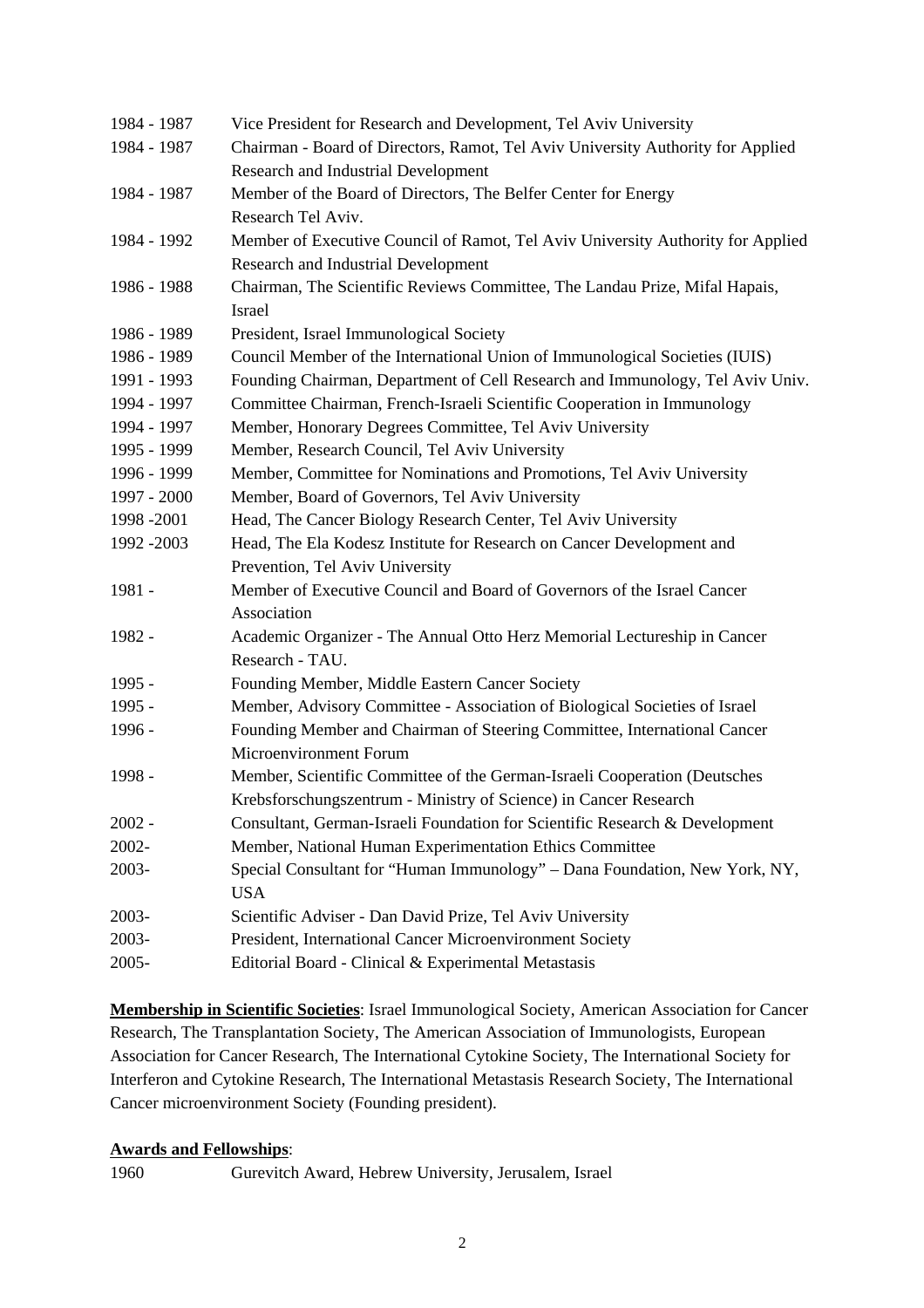| 1961<br>Anne Frank Fellowship to enable research in Villejuif, France |  |
|-----------------------------------------------------------------------|--|
|-----------------------------------------------------------------------|--|

- 1974 Eleanor Roosevelt International Cancer Fellowship
- 1980 Incumbent: The David Furman Chair of Cancer Immunobiology Tel Aviv University
- 1990 Fogarty Scholar in Residence, NIH, Bethesda, Md., USA
- 1990 Elected Member of the World Academy of Art and Science
- 2003 The Jacqueline Seroussi Award for Cancer Research

# **Isaac P. Witz, Ph.D.**

### **Publications from 2001**

- 152. Geminder H, Sagi-Assif O, Goldberg L, Meshel T, Rechavi G, Witz IP, and Ben-Baruch A. A possible role for CXCR4 and its ligand, the CXC chemokine stromal cell-derived factor-1, in the development of bone marrow metastases in neuroblastoma. J Immunol. 167: 4747-4757, 2001.
- 153. Witz, I.P. Presence and functions of immune components in the tumor microenvironment. Progress in Basic and Clinical Immunology. Adv Exp Med Biol. 495: 317-324, 2001.
- 154. Eshel, R., Besser, M., Zanin, A., Sagi-Assif, O., and Witz, I.P. The FX enzyme is a functional component of lymphocyte activation. Cell. Immunol. 213: 141-148, 2001.
- 155. Eshel, R., Zanin, A., Kapon, D., Sagi-Assif, O., Brakenhoff, R., van Dongen, G. and Witz, I.P. The human Ly-6 antigen E48 (Ly-6D) regulates important interaction parameters between endothelial cells and head and neck squamous carcinoma cells. Int. J Cancer 98: 803-810, 2002.
- 156. Neumark, E., Cohn, M.A., Lukanidin, E., Witz, I.P. and Ben-Baruch, A. Possible coregulation of genes associated with enhanced progression of mammary adenocarcinomas. Immunol. Letters 82: 111-121, 2002.
- 157. Witz, I.P. The tumour microenvironment Introduction. Semin Cancer Biol. 12: 87- 88, 2002.
- 158. Eshel, R., Neumark, E., Sagi-Assif, O., and Witz, I.P. Receptors involved in microenvironment-driven molecular evolution of cancer cells. Semin. Cancer Biol. 12: 139-47, 2002.
- 159. Kahana, O., Micksche, M., Witz, I.P. and Yron, I. The focal adhesion kinase  $(P125<sup>FAK</sup>)$  is constitutively active in human malignant melanoma. Oncogene 21: 3969-3977, 2002.
- 160. Izraeli, S., Witz, I. and Micksche, M. Cancer research--from bench to bedside. Isr. Med. Assoc. J. 4: 746-748, 2002.
- 161. Levy-Nissenbaum, O., Sagi-Assif, O., Hantisteanu, S., Raanani, P., Avigdor, A., Ben-Bassat, I. and Witz, I.P. PYST2, a MAPK dual specificity phosphatase is regulated by microenvironmental factors. Proc. 2<sup>nd</sup> Int. Conf. on Tumor Microenvironment, Progression, Therapy and Prevention, Baden, Austria. Isaac P. Witz, Ed., Monduzzi Editore, S.p.A., Bologna, Italy, pp. 11-17, 2002.
- 162. Kahana, O., Micksche, M., Witz, I.P. and Yron, I. The possible role of focal adhesion kinase (P125<sup>FAK</sup>) in the malignancy of human melanoma. Proc.  $2<sup>nd</sup>$  Int. Conf. on Tumor Microenvironment, Progression, Therapy and Prevention, Baden, Austria. Isaac P. Witz, Ed., Monduzzi Editore, S.p.A., Bologna, Italy, pp. 89-94, 2002.
- 163. Hantisteanu, S., Levy-Nissenbaum, O., Sagi-Assif, O., Raanani, P., Avigdor, A., Ben-Bassat, I. and Witz, I.P. Adherence up regulates expression of PYST2-L in myeloid leukemia cells. Proc. 2<sup>nd</sup> Int. Conf. on Tumor Microenvironment, Progression, Therapy and Prevention, Baden, Austria. Isaac P. Witz, Ed., Monduzzi Editore, S.p.A., Bologna, Italy, pp. 95-100, 2002.